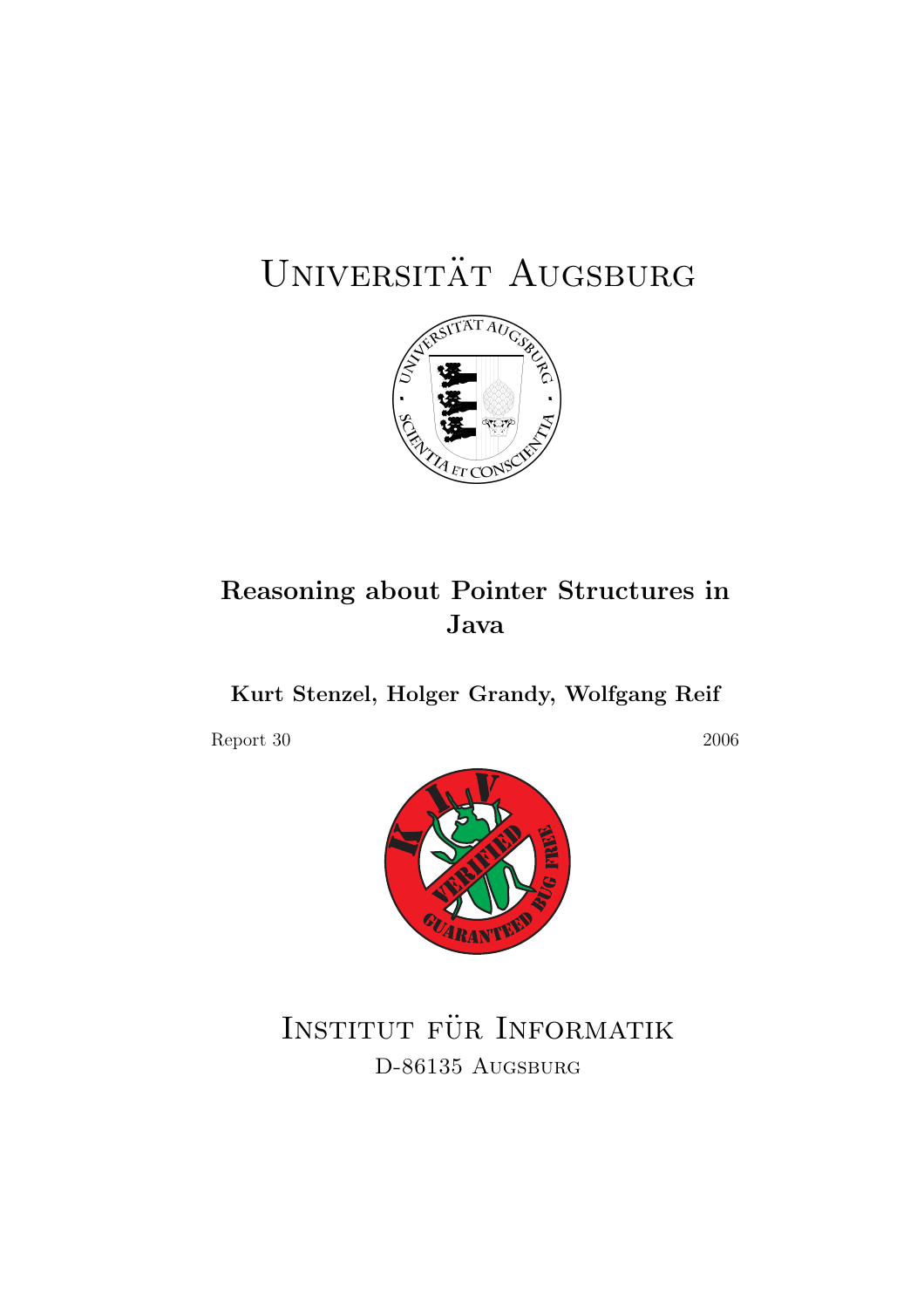Copyright  $\odot$  Kurt Stenzel, Holger Grandy, Wolfgang Reif Institut für Informatik Universität Augsburg D–86135 Augsburg, Germany http://www.Informatik.Uni-Augsburg.DE  $-\overline{\text{all}}$  rights reserved  $-$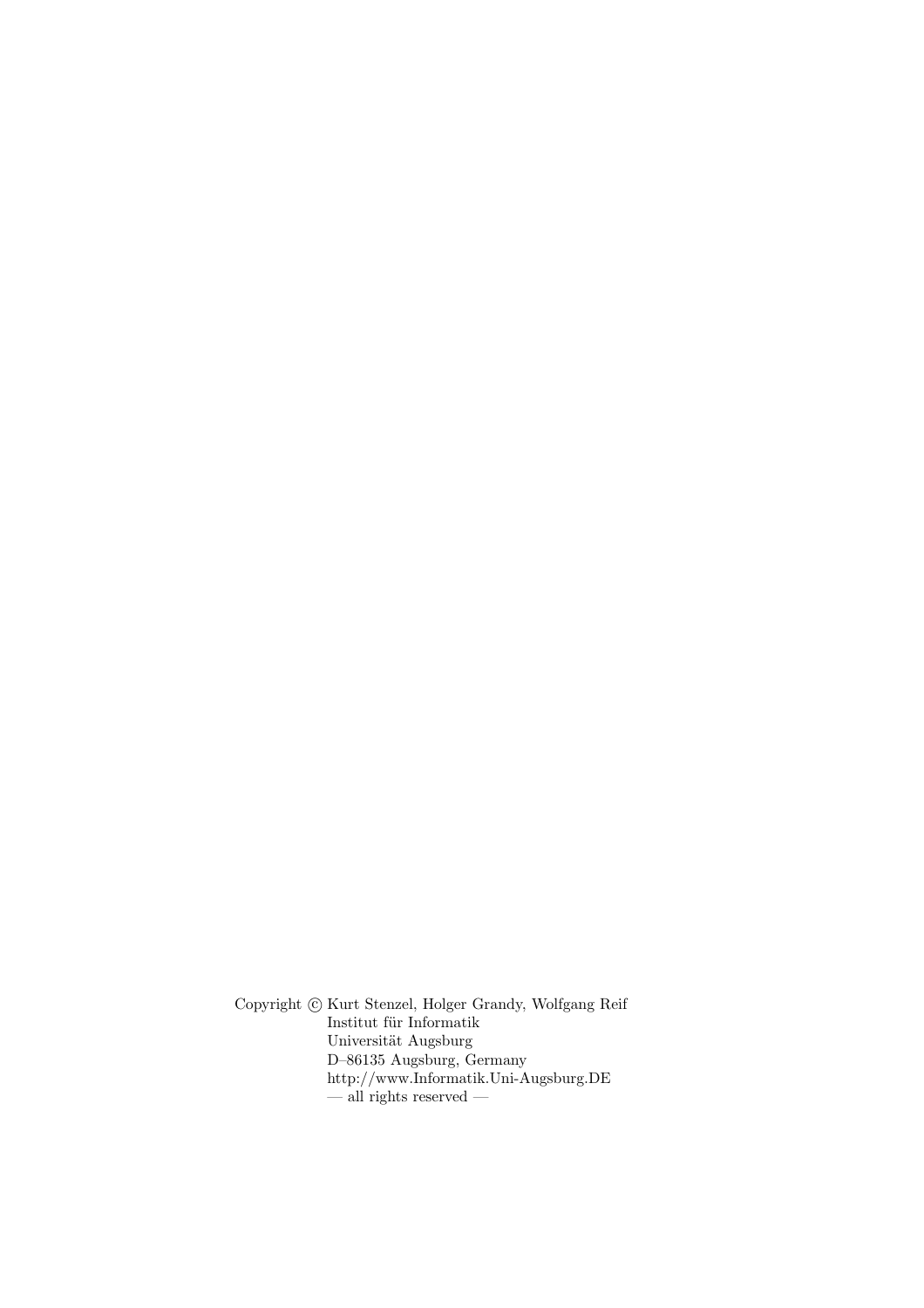### Reasoning about Pointer Structures in Java

Kurt Stenzel, Holger Grandy, Wolfgang Reif

Lehrstuhl für Softwaretechnik und Programmiersprachen Institut für Informatik, Universität Augsburg 86135 Augsburg Germany

E-Mail: {stenzel, grandy, reif}@informatik.uni-augsburg.de

Abstract. Java programs often use pointer structures for normal computations. A verification system for Java should have good proof support for reasoning about those structures. However, the literature for pointer verification almost always uses specifications and definitions that are tailored to the problem under consideration. We propose a generic specification for Java pointer structures that allows to express many important properties, and is easy to use in proofs. The specification is part of the Java calculus [22] in the KIV [15] prover.

#### 1 Introduction

The formal verification of pointer algorithms has received quite a lot of treatment in the literature. Often, a special algorithm using a special data structure was verified as a case study. Examples are AVL trees, e.g. [21] [9], or BDD algorithms, e.g. [18]. In the last years, the Schorr-Waite algorithm for garbage collection [20] was an often used example, e.g. [5] [1] [17] [10]. These works use verification techniques that are tailored to some degree to the example algorithm: When reasoning about a pointer structure that represents a binary tree it is helpful to define a correspondence to abstract binary trees, that are specified algebraically (or inductively). However, every pointer structure requires a new specification, and it is not possible to reuse theorems and proofs. Furthermore, normally a heap is used for the pointer structures that abstracts from the difficulties of real programming languages.

Pointer structures in Java can contain null pointers, objects can be mixed with arrays in one structure, and subclassing (inheritance) must be taken into account. This is done only in dedicated formal systems for Java, e.g. [24] [11] [25] [23] [3]. Additionally, normal Java programs (in contrast to Java Card [7] programs) often have pointer structures – nested objects – without using specialized algorithms or data structures ([12] contains a nice example with cyclic Java vectors).

We propose a generic specification for Java pointer structures that allows the reuse of theorems and proofs, that uses the same basic specification for a number of different properties of pointer structures, and that is easily extendible for specialized data structures. Section 2 introduces an example pointer structure,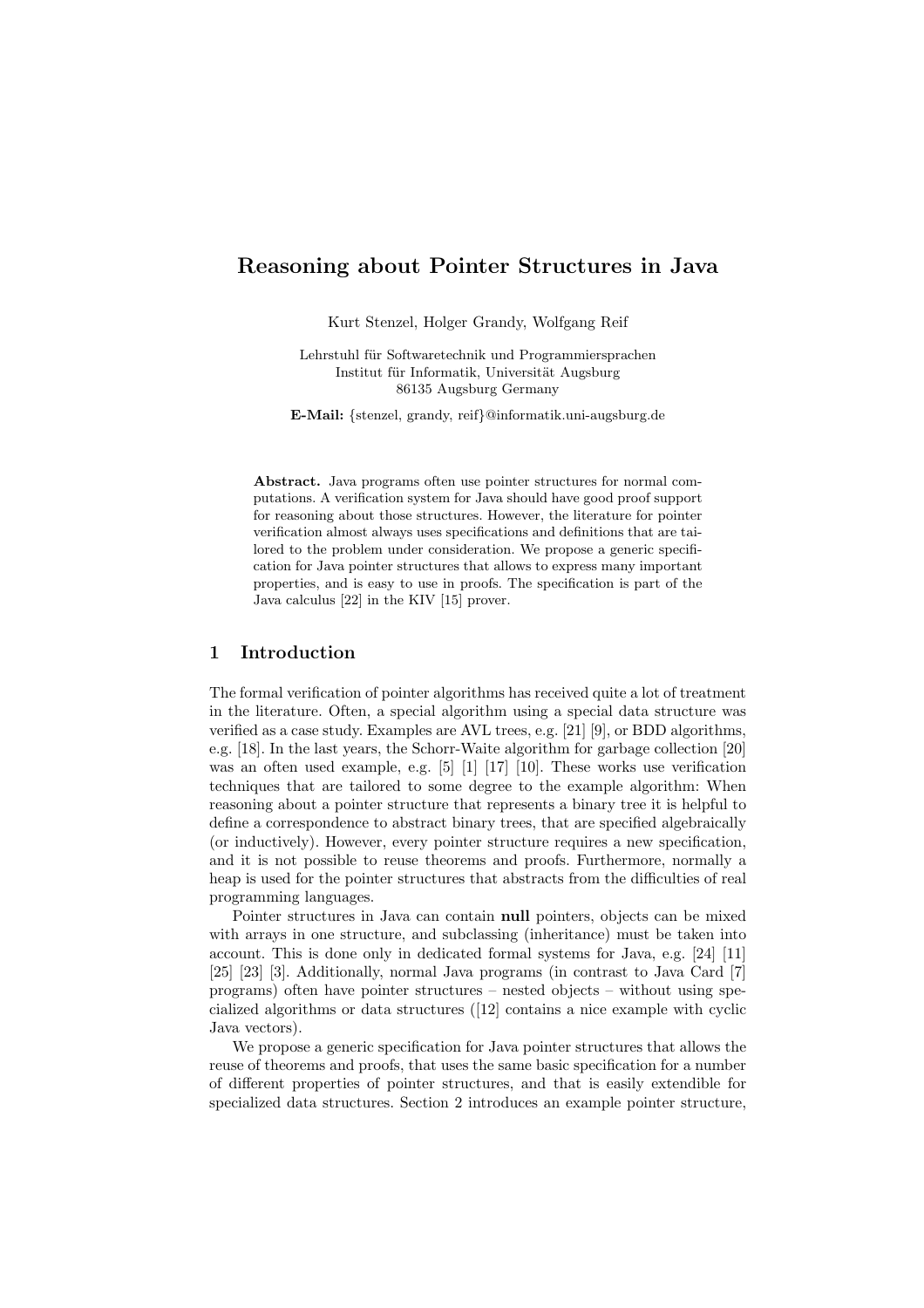and section 3 defines a formal model of the Java heap. Section 4 describes the basis for the genericity, the generation of axioms from the Java classes, section 5 contains the central specifications, and section 6 concludes.

#### 2 An Example: Documents

When reasoning about the security of cryptographic communication protocols on an abstract level, often typed messages are used [6] [19]. A message can be an encrypted message, a nonce, a key, a secret, a list of messages, etc. A Java implementation that is as close as possible to an abstract description of a protocol could use the classes listed in figure 1 (all methods are omitted). The idea is that the application logic (e.g. an e-commerce application) works with the Document class while the real data transmission uses some encoding of these documents as a string or a sequence of bytes.

```
abstract class Document { }
class EncDoc extends Document { private byte[] encrypted; }
class DataDoc extends Document { private byte[] value; }
class KeyDoc extends Document { private Key key; }
class NonceDoc extends Document { private Nonce nonce; }
class SecretDoc extends Document { private byte[] secret; }
class Doclist extends Document { private Document[] docs; }
class Nonce { private byte[] nonce; }
abstract class Key { byte[] keyval; }
class SessionKey extends Key { }
class PrivateKey extends Key { }
class PublicKey extends Key { }
```
Fig. 1. Java classes implementing abstract documents (messages). Note that Doclist contains a field docs of type Document[].

The class Document itself is abstract. An EncDoc represents an encrypted document, the private field encrypted contains the encrypted data (cryptography in Java works on byte arrays). A DataDoc contains arbitrary, non-security related data represented with a byte array (a byte array is used instead of a string to make encryption easy). A KeyDoc contains a Key which can be either a SessionKey, a PrivateKey, or a PublicKey. The itself is represented as one byte array (again assuming a suitable encoding for keys consisting of several parts like RSA keys). A NonceDoc contains a Nonce, a SecretDoc (used to represent passwords or PINs) its secret as a byte array. A list of documents is implemented in Doclist with an array of documents. This means that documents can form rather complex pointer structures. Figure 2 shows an example. Elliptical nodes are classes, rectangles are arrays. This pointer structure can be constructed with the following Java code (assuming the appropriate constructors are defined):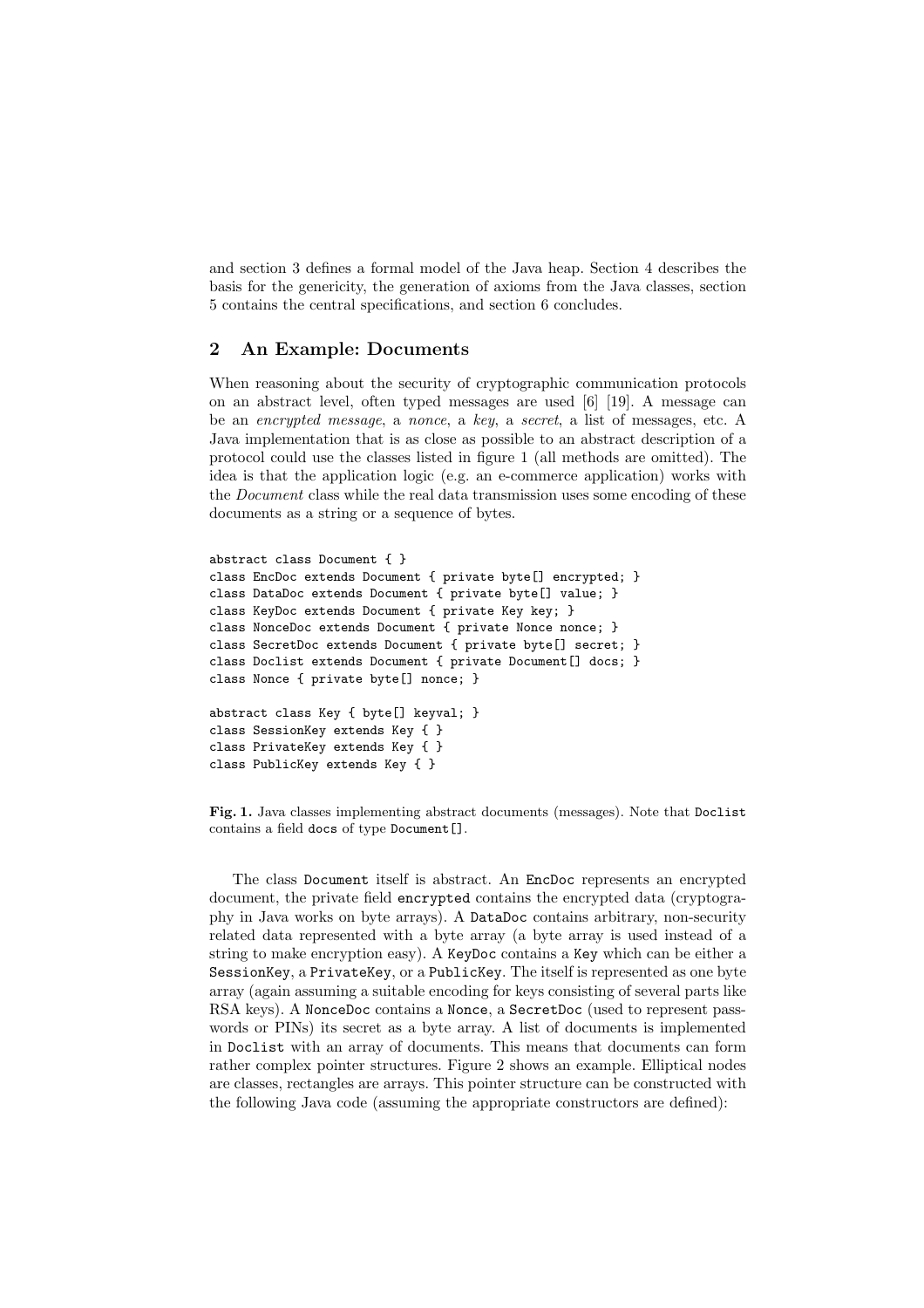```
new Doclist(new Document[]{
  new DataDoc(new byte[]{1,2,3}),
  new KeyDoc(new SessionKey(new byte[]{4,5,6})),
  new Doclist(new Document[]{ null,
                              new EncDoc(new byte[]{7,8,9}),
                              new DataDoc(new byte[]{1,2,3})})}
```


Fig. 2. A document pointer structure. Ellipses show objects, rectangles are arrays. Byte arrays contain numbers, document arrays arrows. The black circle represents null.

Figure 3 shows another possible document pointer structure. Note that this structure has null pointers, is cyclic, and contains sharing. A Java programmer must be aware what assumptions can be made about the structure, and what properties must be guaranteed. If the structure can contain null pointers, this must be checked (otherwise a NullPointerException may occur). If the structure can be cyclic, termination of recursive methods becomes an issue. If the structure contains sharing, destructive updates may have undesired effects. From a formal point of view the question is: How can these properties be expressed? But there is more to consider. The pointer structure resides in the heap of the Java virtual machine. Assuming the heap can be corrupted, the (invalid) pointer structure shown in figure 4 could occur.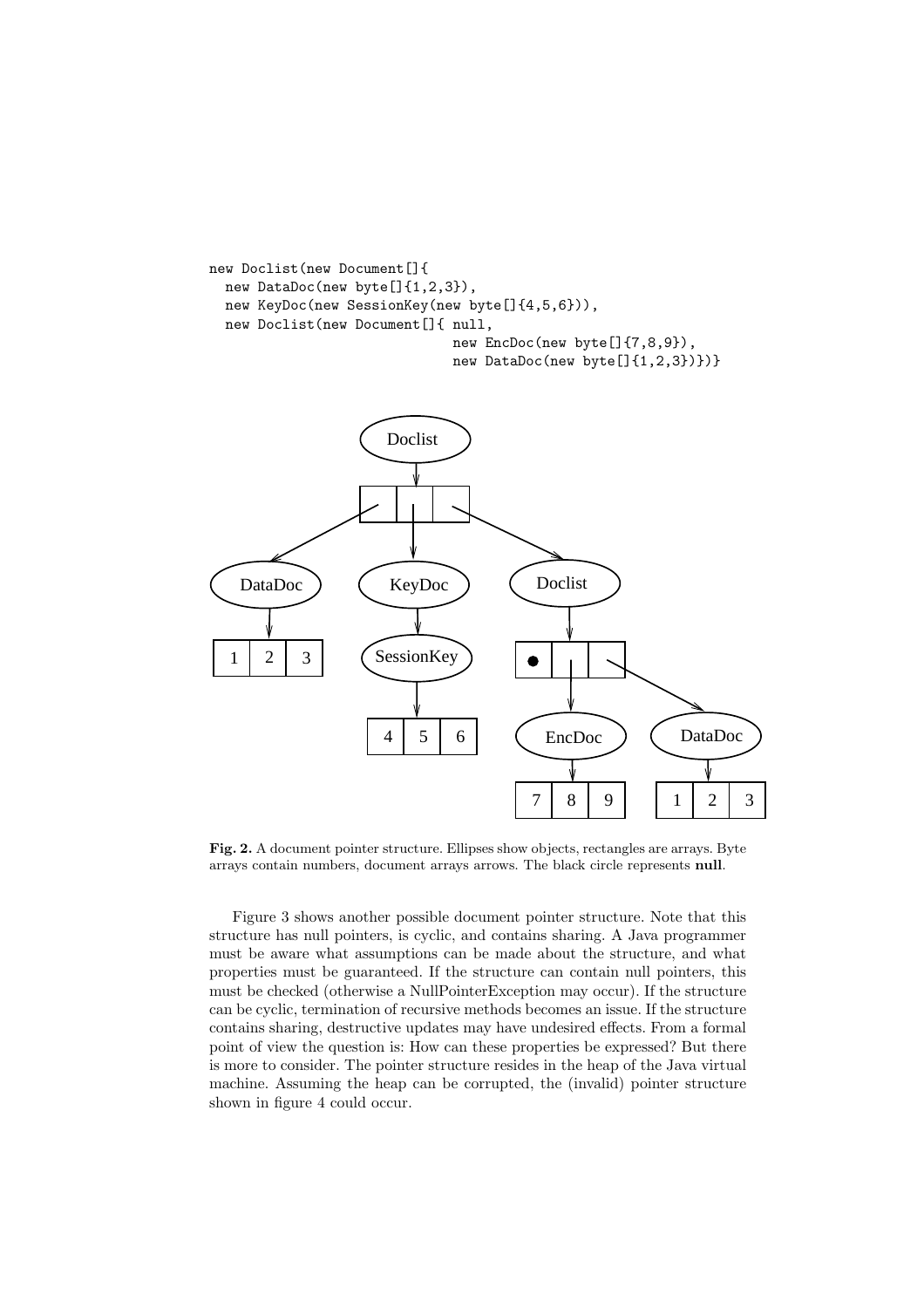

Fig. 3. Another valid document pointer structure. The value field of the left DataDoc object is null; the KeyDoc object is shared, and the whole structure is cyclic.

A Java programmer does not have to worry about invalid pointer structures because they cannot occur (assuming the JVM works correctly). However, when doing formal Java program verification, an invalid pointer structure can occur. This is due to the formal representation of the heap, and will be explained in the next section.

#### 3 A formal model of the Java heap

A formal Java semantics must include an explicit model of the Java heap to model pointer structures, creation of new objects, updates etc. (see e.g. [4] [8]  $[2]$   $[25]$   $[11]$   $[23]$ ), even though several calculi – especially for Java Card – work without one (e.g. [3]). We present an algebraic specification of a heap that is an instantiation of an abstract *store* that uses keys to store *values*. For a store st and key k, a value val can be stored or updated,  $st[k,val]$ . Given a key k, the stored value can be retrieved,  $st[k]$ . A key (together with its value) can be deleted from the store,  $st - k$ , and it can be tested if a key is contained in the store,  $k \in st$ . Stores are finitely generated by an empty store, and the update operation  $st[k,val]$ . To model the Java heap, the (abstract) keys and values are instantiated. Values are instantiated with Java values, a union type that comprises all Java values: The primitive values boolean, byte, short, int, etc., references (as pointers to objects and arrays), Java types (needed for bookkeeping), and other information (e.g. the current mode of execution, see [14] 14.1). Keys are instan-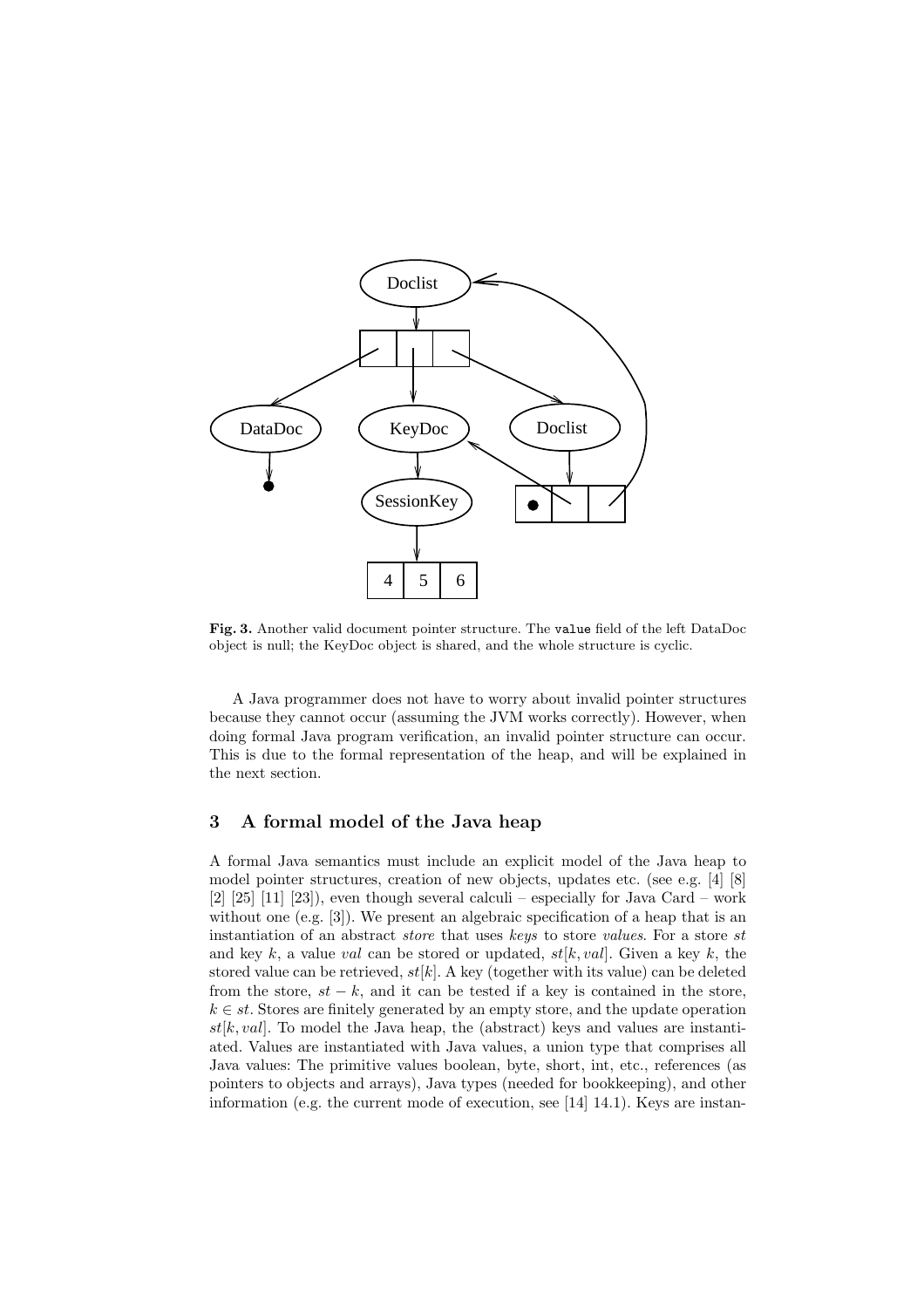

Fig. 4. An invalid (corrupted) document pointer structure: A byte array contains a null pointer, the Document array points not to a document, but to a SessionKey, and another entry points to nothing.

tiated a little more complicated. A key is a pair  $r \times sk$ , consisting of a *reference* and a storekey, which in turn is either a field specification or an index. A field specification is a triple consisting of the class where the Java field is declared, its type, and its name. An index is an integer. This is a very simple model, because the values are simple. Java Objects are not stored under one key, rather the set of all keys with the same reference represents an object; similarly for arrays. Figure 5 shows an example.

|    |        | reference storekey Java value |
|----|--------|-------------------------------|
| a. | docs   | refval(b)                     |
| a. | type   | Doclist                       |
| h  | 0      | null                          |
| b  |        | refval(a)                     |
| b  | 2      | refval(d)                     |
| h  | length | intval(3)                     |
| h  | type   | Document[]                    |

Fig. 5. Model of the Java heap. Every object has an additional type field, and every array has a type and a length field. This part of the store can be created with Doclist  $x = new \text{ Doclist(new Document}[3])$ ;  $x.docs[1] = x$ ;  $x.docs[2] = y$ ; (y is a reference with value d).

It is now possible to specify auxiliary operations on the store, for example to add an object to the store: addobj(a, Doclist, docs  $\times$  refval(b), st) creates the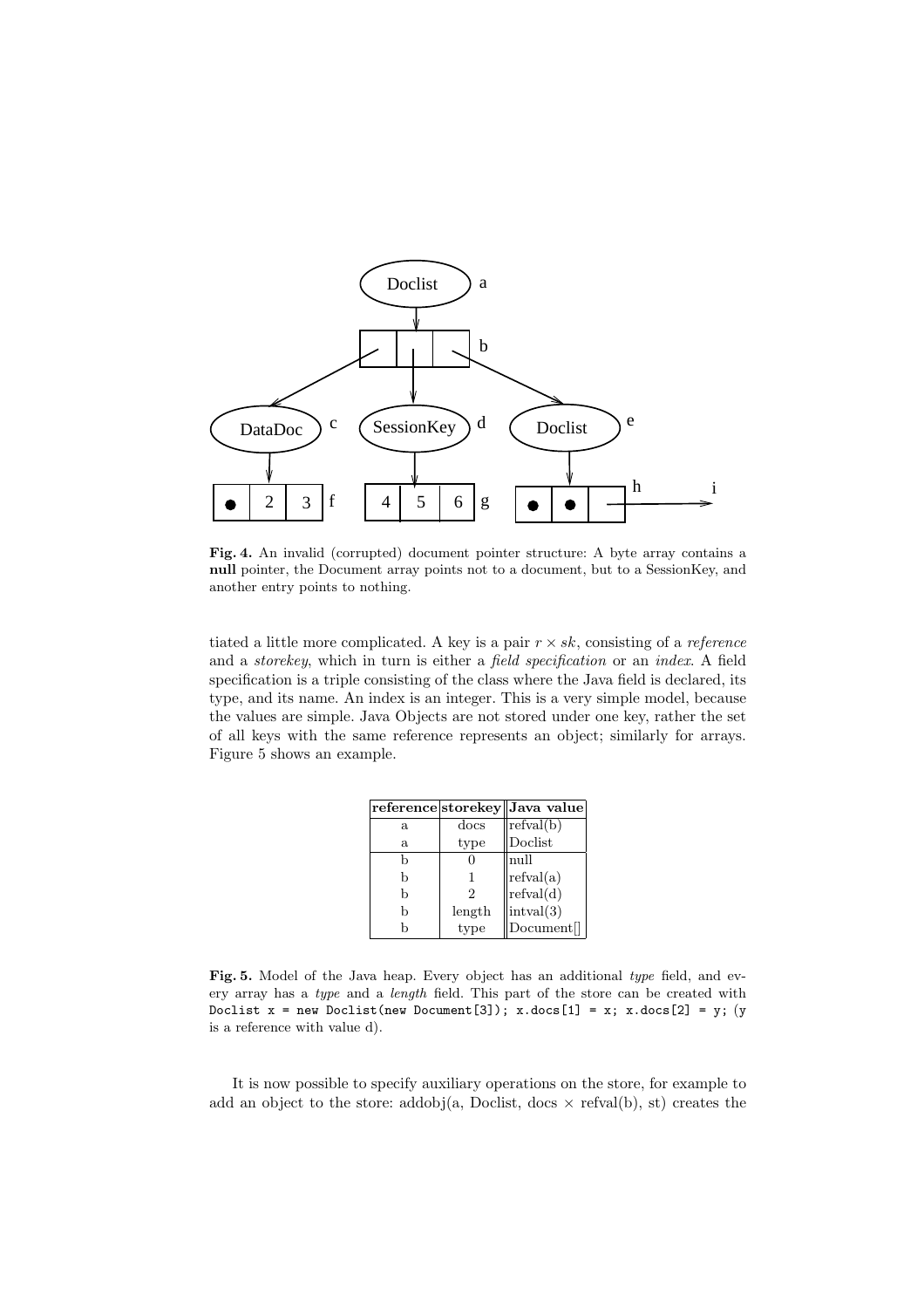Doclist object in figure 5 (*docs* is the field, refval(b) its value), and addarray(b, Document<sup>[]</sup>, null + refval(a) + refval(d), st) creates the Document array of length 3 with values **null**, refval(a), and refval(b)  $(+)$  is list concatenation). These operations are used by the proof rules of the calculus. Other useful operations deal with references. E.g.  $a \in st$  is true if the reference a occurs as part of a key in the store,  $a \in st \leftrightarrow \exists \; sk.a \times sk \in st$ . Another useful predicate is newref(a, st) that is true if a is a new reference for the store st, newref(a, st)  $\leftrightarrow$  a  $\neq$  null  $\land$ ¬ a ∈ st. Note that a reference is considered new if it does not occur as part of a key in the store; nothing is said about references as values.

A type correct Java program will only create 'valid' pointer structures in the store (this notion will be specified in section 5). However, the store model as presented above also allows 'invalid' entries or pointer structures. For example, an integer field could contain a boolean value, or a field could point to an object of the wrong type, or to a reference that does not occur as a key in the store at all. When proving a property about a method on documents, we do not want to deal with those 'illegal' pointer structures, but we want to assume a 'valid' pointer structure. The next section explains what must be done to achieve a generic specification of a 'valid' pointer structure.

#### 4 Generating Axioms from Java Classes

The idea to achieve a completely generic specification of a 'valid' pointer structure is to generate axioms from the Java classes that are tailored for the specification. Of course, it is possible to include the Java classes as a parameter in the predicates and functions. However, this will lead to serious performance problems for programs that are not just toy examples. First, the classes will appear several times in a proof goal, thereby considerably increasing the size of the goal. Second, more or less complex tests and computations will be performed again and again for the classes (e.g. to determine the subclass relation).

A better solution is to generate the necessary axioms, and omit the classes from the proof goal. The following types of axioms must be generated:

- 1. Which classes exist (i.e. are declared) in the current context: class∃ (name) ↔ name = Doclist ∨ name = DataDoc ∨ . . . (name is a variable for a class or interface name).
- 2. Which interfaces exist (i.e. are declared) in the current context: interface∃ (name) ↔ false
- 3. For every class or interface the class hierarchy: Doclist ≤ name

↔ name = Doclist ∨ name = Document ∨ name = Object

 $name_1 \leq name_2$  is true if  $name_1$  is a subclass of  $name_2$  (or a subinterface, or a class that implements the interface  $name_1$ ).

4. For every class the list of instance fields (including fields inherited from super classes):

 $instfields(Doclist) = [docs]; instfields(DataDoc) = [value]; etc.$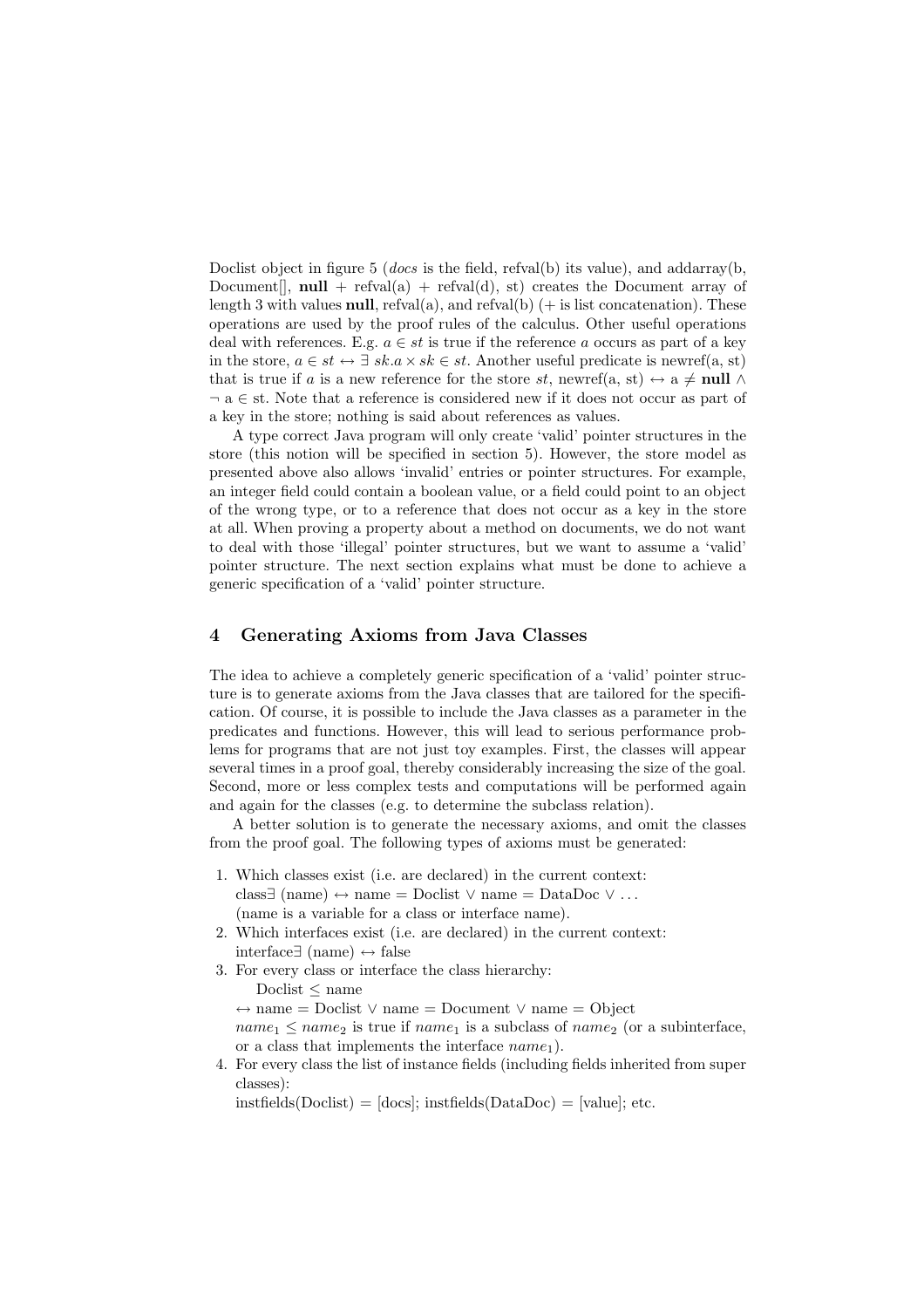(Here, docs, value, and keyval are field specifications as described above, i.e. they contain the name of the class where the field is declared, its type, and the name of the field.)

5. For every class the list of static fields:

statfields(Doclist) =  $\vert\vert$ ; ( $\vert\vert$  is the empty list).

It turns out that these simple axioms are enough. Those axioms can be used to define some generic auxiliary predicates:

- A Java type is subtype of (or equal to) another type,  $ty_1 \leq ty_2$ . Primitive types must be equal; if both types are class types the class or interface names must be  $\leq$ ; for arrays the element types must be  $\leq$  (and every array type is ≤ java.lang.Object).
- $-$  *is object* is true for a reference if it points to an object in the store that has all instance fields as keys, and all fields have a value that 'fits' its type. (A boolean field must have a boolean value, a field with a class type must have a reference or null as its value, etc.) The definition is shallow in the sense that a field with a reference type is only required to contain a reference as its value; this reference is not further checked.
- $-$  is array is similar to is object, but does similar tests for the array indices and their values.
- $-$  is\_valid\_ref(r, st) ↔ is\_object(r, st)  $\vee$  is\_array(r, st)

We can now specify a 'valid' and an 'illegal' pointer structure.

#### 5 Junkrefs and Validrefs

A reference r is a junkref in the store st, junkref(r, st), if there exists a path in the pointer structure beginning with  $r$  to a reference that contains something invalid. A path is simply a list of references refs. So we have the simple definition

junkref(r,st) ↔  $\exists$  refs.refs  $\neq$   $\parallel \land$  refs.first = r  $\land$  junkrefs(refs, st[r  $\times$  type], st)

The list of references refs must begin with r (refs.first = r). Then the specification of junkrefs contains all checks. junkrefs has an additional argument, the expected type of the first reference in refs. To be more precise: The first reference should be a subtype the given type.  $st[r \times type]$  looks up the type of r in the store. junkrefs is specified with five axioms:

- 1. The empty list of references is not junkrefs: junkrefs-empty:  $\neg$  junkrefs([], ty, st)
- 2. The null reference is not junkrefs:  $junkrefs-null: \neg junkrefs-null + refs, ty, st)$ (null is a special reference,  $+$  (which is overloaded) adds a reference to a list of references.)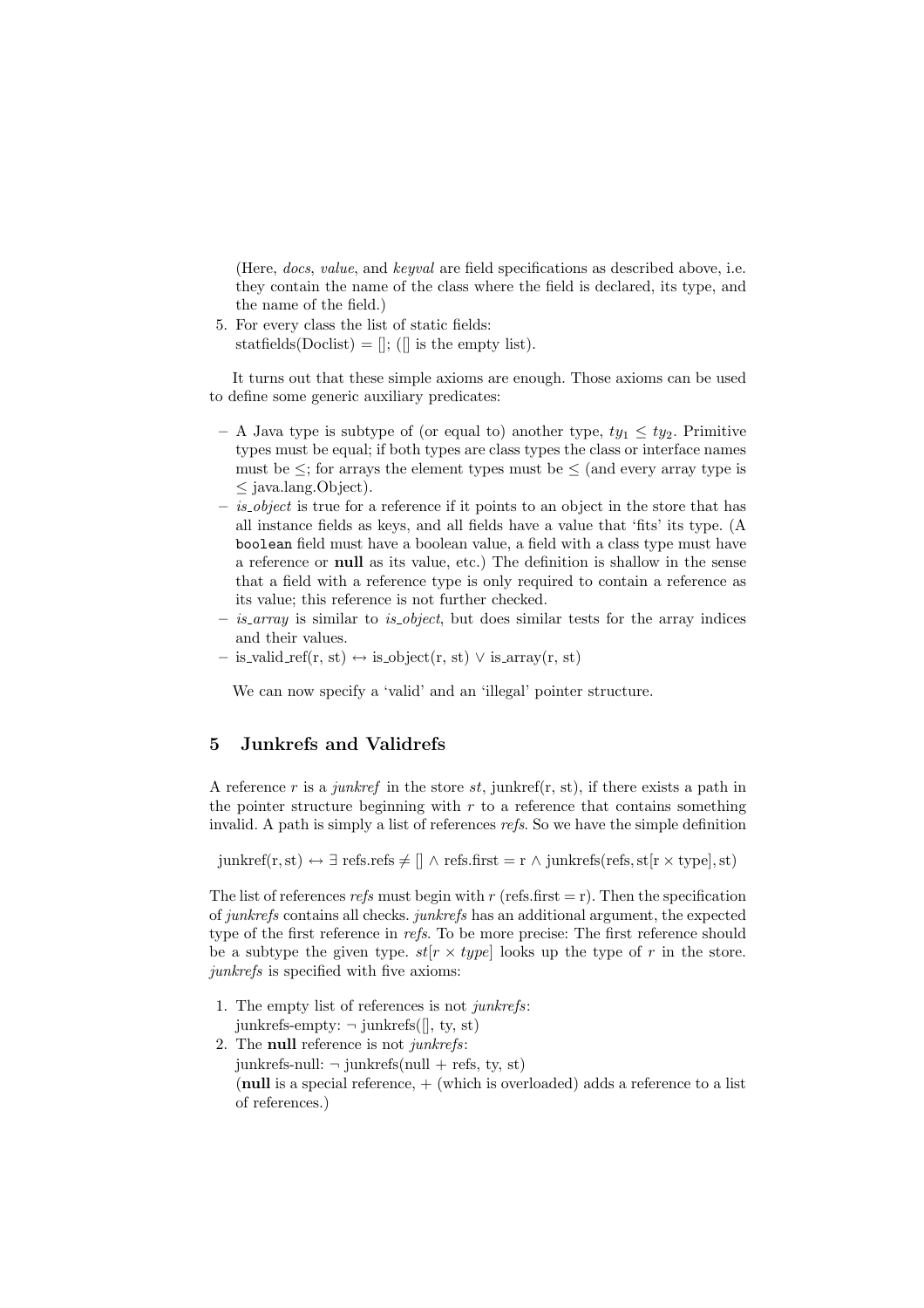3. If the first reference  $r$  is not **null**, and either does not point to a valid object or array in the store, or this object/array has a non-existing type, or its type is not a subtype of the given type, then junkrefs is true: junkrefs-is-junk:

 $r \neq \text{null}$  $\wedge$  (  $\;\;\neg$  is<br>\_valid\_ref(r, st)  $\vee$  ¬ type $\exists$ (st[r × type])  $\vee \neg$  st[r  $\times$  type]  $\leq$  ty )  $\rightarrow$  junkref(r + refs, ty, st)

4. If the first reference  $r$  points to a valid object then *junkrefs* is true iff this object has a field with a reference that is equal to the remaining list of references, and those references are junkrefs: junkrefs-class:

is obj(r, st) ∧ st[r × type] ≤ ty ∧ type∃(st[r × type])  $\rightarrow$  ( junkrefs(r + refs, ty, st)  $\leftrightarrow$  refs  $\neq$  []  $\wedge$  ( $\exists$  fs. fs  $\in$  instituteds(st[r  $\times$  type].class)  $\wedge$  is referencevalue(st[r  $\times$  fs])  $\wedge$  refs.first = st[r  $\times$  fs]  $\wedge$  junkrefs(refs, fs, st)))

5. Similarly for arrays: If the first reference points to a valid array then junkrefs is true iff the array contains an index with a reference that is equal to the remaining list of references, and those references are junkrefs: junkrefs-array:

is.array(r, st) 
$$
\land
$$
 st[r  $\times$  type]  $\leq$  ty  $\land$  type $\exists$ (st[r  $\times$  type])  
\n $\rightarrow$  (junkrefs(r + refs, ty, st)  
\n $\leftrightarrow$  refs  $\neq$  []  
\n $\land \exists i$ . 0  $\leq$  i  
\n $\land i <$  st[r  $\times$  length]  
\n $\land$  is referencevalue(st[r  $\times$  i])  
\n $\land$  refs.first = st[r  $\times$  i]  
\n $\land$  junkrefs(refs, st[r  $\times$  type], st)))

This finishes the axiomatization. Consider figure 4. The letters a . . . i denote references, i.e. the top-level Doclist object has reference a. Then junkref(a, st) is true because junkrefs([a, b, e, h, i], Doclist, st) is true: From the Doclist object a the Document array b can be reached, from b a pointer to e exists, from there to h, and finally to i. junkrefs([i], ty, st) is true because the reference i does not point into the store, hence is valid ref(i, st) is false. junkrefs([a, b, c, f], Doclist, st) and junkrefs([a, b, d], Doclist, st) are also true, junkrefs([a, b, e, h], Doclist, st) is false since nothing 'invalid' occurs.

Experience shows that this specification is very useful, and easy to handle (in spite of the existential quantifiers). When proving a property about a method we can now assume that all inputs (that are references) and the invoking reference are not junkrefs. When the method accesses the pointer structure, no unexpected or undefined results can occur.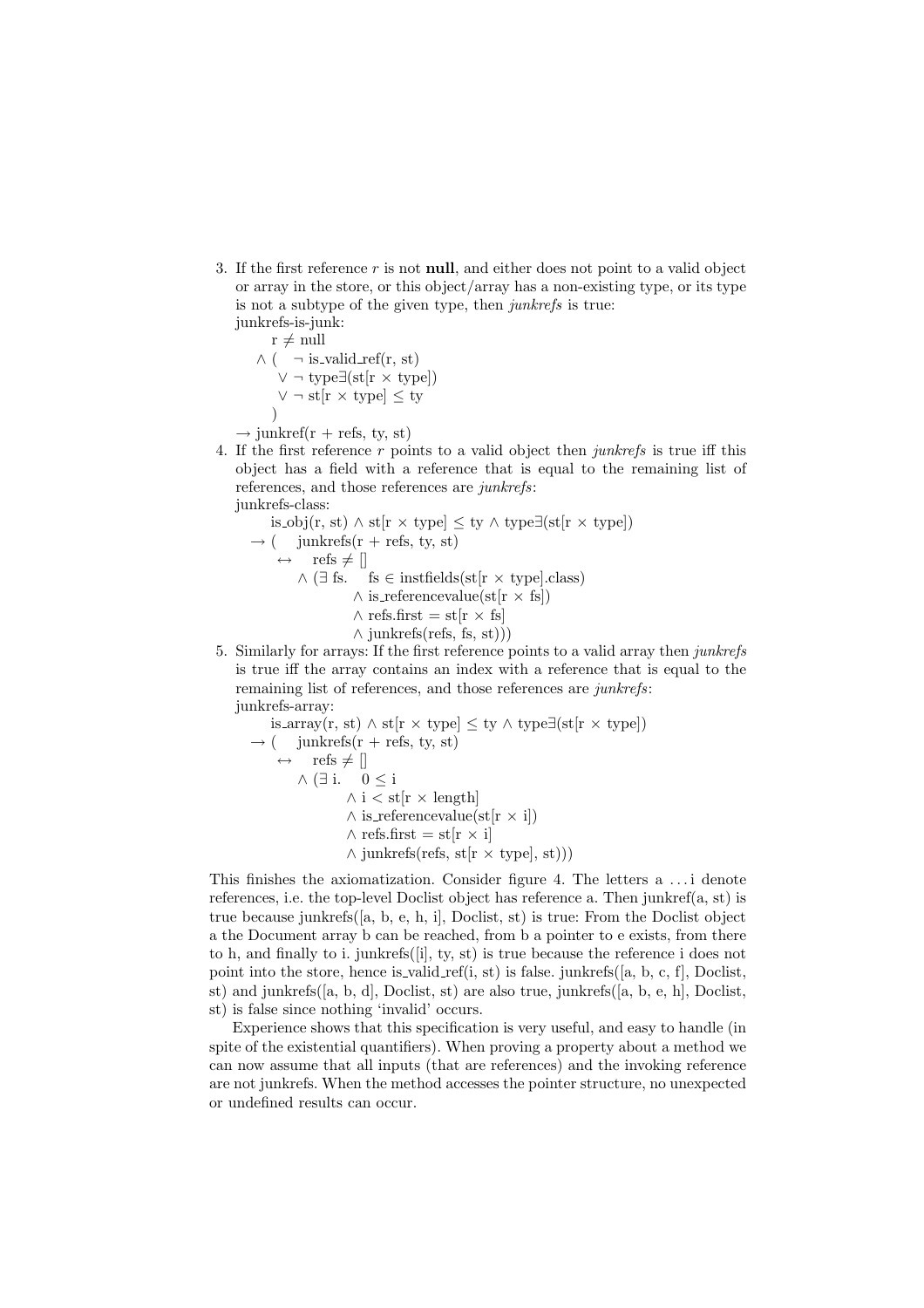Intuitively, if junkrefs(refs, ty, st) is true there is a first reference  $r$  in refs that is responsible for this, i.e. that causes junk. The preceding references form (in a sense) a valid path through the pointer structure. Using the same specification technique it is possible to specify that a list of references are all a valid path in a pointer structure. This is done by the predicate validrefs(refs, ty, st). The specification consists of five axioms that are inverse to the axioms of *junkrefs*. Therefore we only list the first three of them:

- 1. The empty list is validrefs: validrefs $($ [], ty, st)
- 2. If the reference is null the list of remaining references must be empty: validrefs(null + refs, ty, st)  $\leftrightarrow$  refs = [] This is slightly different from the second junkrefs axiom. It implies that null can occur only as the last element of a valid path (obviously the path cannot be extended because null does not point anywhere).
- 3. If the first reference does not point to a valid object or array validrefs is false. This axiom is the exact inverse to the third junkrefs axiom.

 $r \neq \textbf{null}$  $\wedge$  (  $\neg$  is\_valid\_ref(r, st) ∨ ¬ st[r × type] ≤ ty  $∨ \neg type \exists (st[r \times type]))$  $\rightarrow \neg$  validrefs(r + refs, ty, st)

The remaining two axioms are inverse to their junkrefs counterpart. There is a correspondence between junkrefs and validrefs (references that are junkrefs begin with references that are validrefs), but it is not useful for proving.

With validrefs some interesting properties of a pointer structure can be expressed. The first is also predefined in JML, the Java Modeling Language [16] [13], as a semantical concept (\reach). Here, we give a precise formal specification for it.

1. A path exists from one reference a to another b if there exists a valid list of references starting with a and ending with b:

path-exists-def :  $path\exists(a, b, st)$  $\leftrightarrow$  ∃ refs. refs  $\neq$  []  $\wedge$  refs.first = a  $\wedge$  refs.last = b ∧ validrefs(refs, java.lang.Object, st)

For example, the property that an update to the field  $f$  of an object  $o$ (written as  $st[\sigma \times f, val]$ , the store is modified at key  $\sigma \times f$  to val) does not modify a pointer structure beginning with a, can be expressed as:

 $\forall$  b, sk. path $\exists$ (a, b, st)  $\land$  b  $\neq$  null  $\rightarrow$  st[b  $\times$  sk] = st[o  $\times$  f, val][b  $\times$  sk]

2. The pointer structure starting with  $\alpha$  contains a cycle, cyclic(a, st), iff there exists a list of references beginning with a that are validrefs and contain duplicates.

cyclic-def :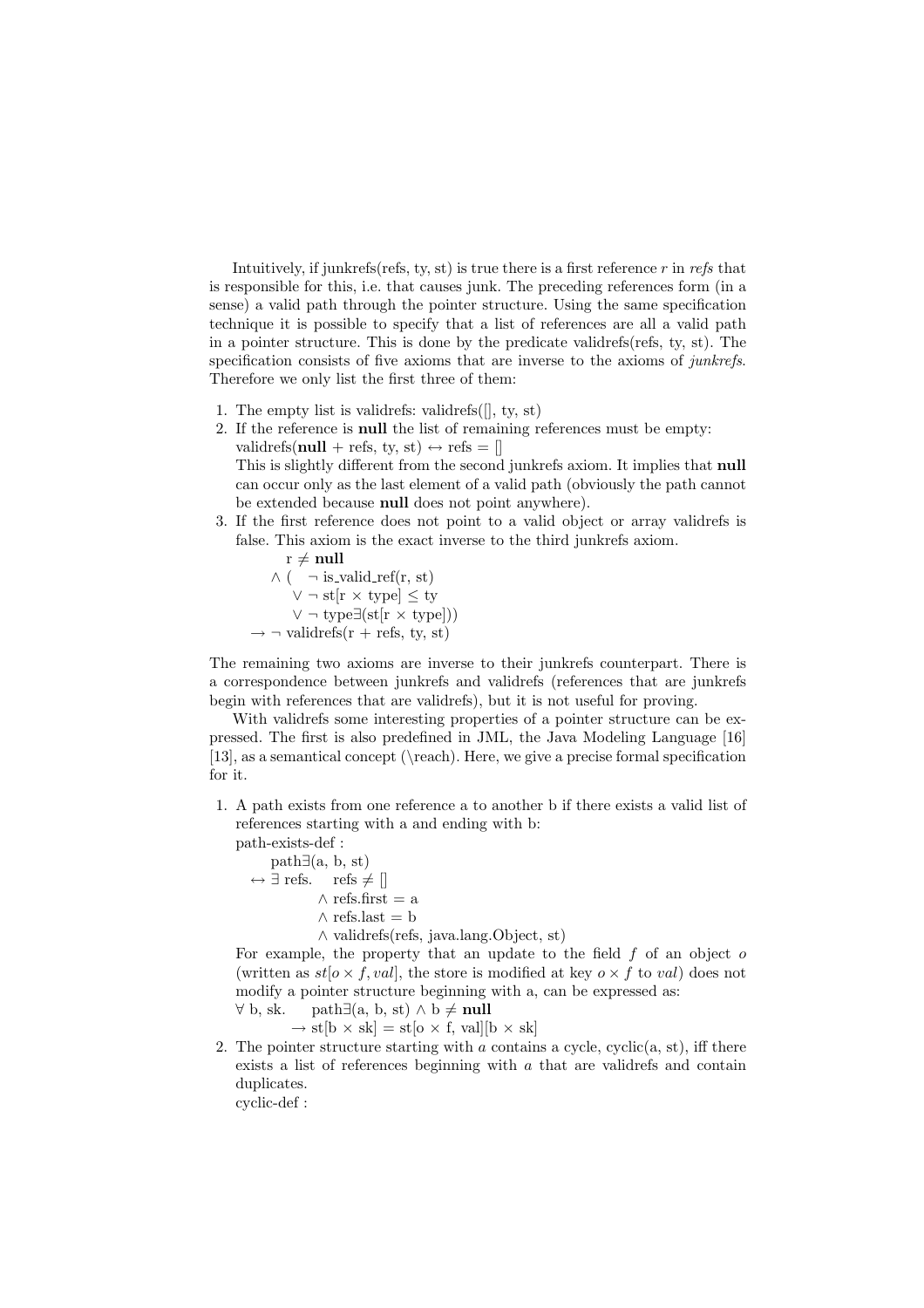cyclic(a, st)  $\leftrightarrow \exists$  refs. dups(refs)  $\wedge$  refs.first = a ∧ validrefs(refs, java.lang.Object, st)

dups(refs) is true if refs contains duplicates. This is a simple operation on lists. Of course, cyclic can be defined using path∃, but the specification above is simpler, and more useful in proofs.

3. The pointer structure starting with  $a$  has sharing iff there exist two different valid lists of references  $refs_1$  and  $refs_2$  starting with r and ending with the same reference  $b \neq \textbf{null}$ .

has\_sharing-def :

has  $sharing(a, st)$ 

 $\leftrightarrow \exists$  refs<sub>1</sub>, refs<sub>2</sub>. refs<sub>1</sub>  $\neq$  []  $\wedge$  refs<sub>2</sub>  $\neq$  []  $\land$  refs<sub>1</sub>  $\neq$  refs<sub>2</sub>  $\wedge$  refs<sub>1</sub>.first = a  $\wedge$  refs<sub>2</sub>.first = a  $\wedge$  refs<sub>1</sub>.last = refs<sub>2</sub>.last ∧ refs<sub>2</sub>.last  $\neq$  null  $\land$  validrefs(refs<sub>1</sub>, st[a  $\times$  type], st)

 $\land$  validrefs(refs<sub>2</sub>, st[a  $\times$  type], st)

Whether a pointer structure has sharing or not is important if destructive updates to its objects are used.

A similar specification can be used to express whether two references contain common parts (i.e. share objects or arrays), or whether they are disjoint. This can be used to prove that updates to one structure do not modify the other.

4. Induction: It is simple to specify the longest, valid, acyclical path in a pointer structure using validrefs. Then induction on this length can be used to prove the termination of recursive algorithms working on a pointer structure.

These definitions are very useful in many applications, and many generic properties can be proven for them. Furthermore, they are a base for application specific definitions.

For example, the document structure in section 2 uses arrays of Documents to represent lists of documents. Therefore, the class Doclist has a field docs of type Document[]. An algorithm working on documents may assume that this field is never null, and that its value is indeed an array of type Document. (This is not guaranteed. The field can hold an array of type KeyDoc, KeyDoc[]. In this case, trying to put a DataDoc object into the array would raise an ArrayStoreException). We can express these two assumptions as:

Given a reference a to a Document structure. Then the structure fulfills the two assumptions iff for every reference b that is reachable from a (i.e. a path exists from a to b) and has type Doclist holds: The docs field is not null and contains an array of type Document: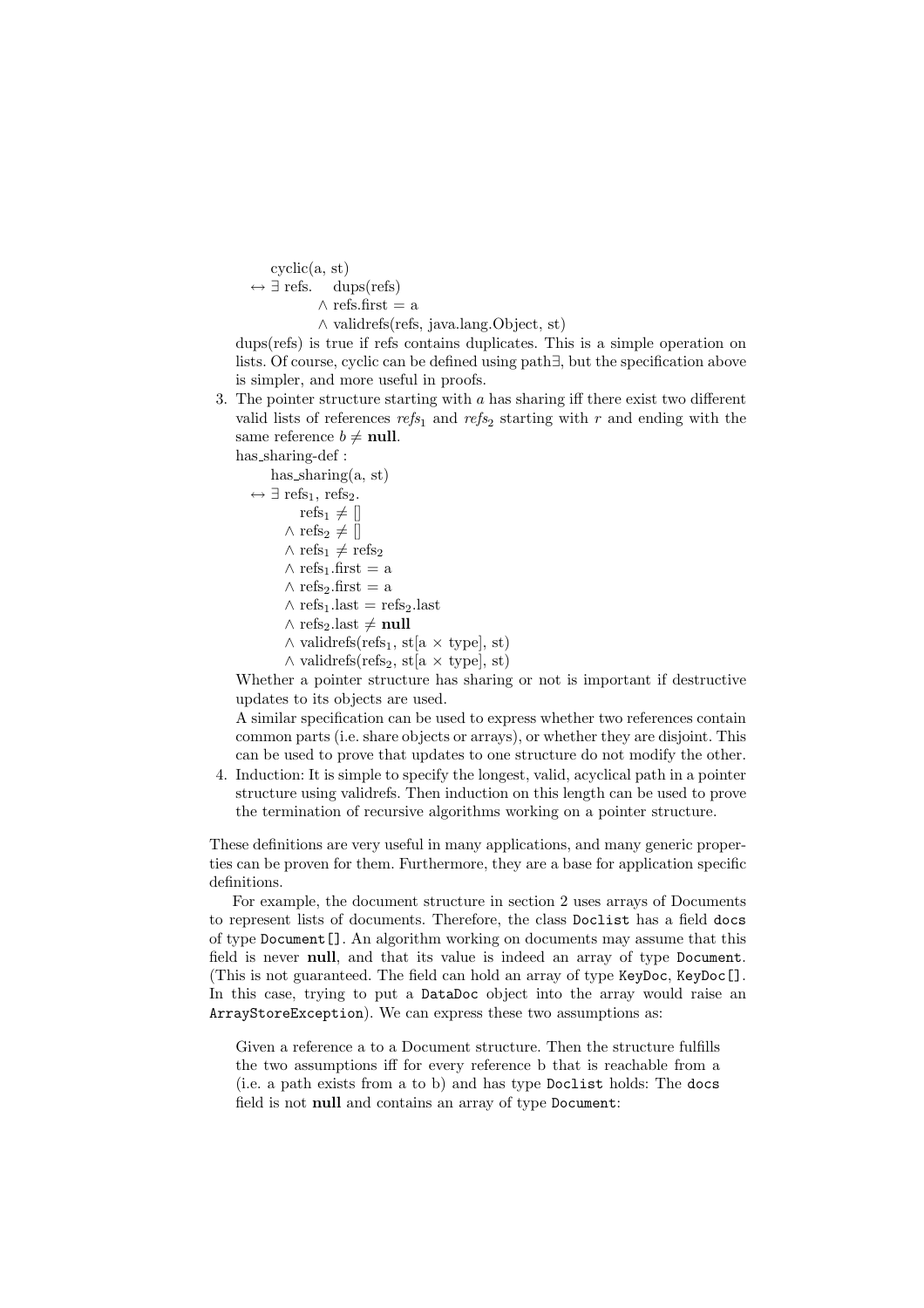assumptions fulfilled(a, st)  $\leftrightarrow \forall b$ . path∃ (a, b, st)  $\land$  b  $\neq$  null  $\land$  st[b  $\times$  type] = Doclist  $st[r \times docs] \neq null$  $\wedge$  st[st[r  $\times$  docs]  $\times$  type] = Document[]

Experience shows that this type of assumptions are needed in many applications. The distinction between generic and application specific properties make their correct specification much easier.

#### 6 Conclusion

We have presented a specification that is very useful to reason about arbitrary pointer structures in Java. As an example, a complex Document structure was presented that can be used to implement cryptographic communication protocols. This structure contains a mixture of different objects, and arrays of those objects.

The specification is generic in the sense that it does not depend on concrete Java classes. This allows the specification to be re-used in many different applications, and many properties can be proved that hold for all applications (the specification is a very useful library specification). By generating some simple axioms for the concrete Java classes the specification is tailored to a given application.

Useful generic properties are: The pointer structure is wellformed (valid, in the sense that it can be generated by a type correct Java program), it is (not) cyclic, it (does not) contain sharing, two pointer structures are disjoint, one reference is reachable from another, an induction principle, etc. Based on these generic properties it is very easy to define application specific properties (e.g. a given field of a given object is never null). Experience shows that this noticeably increases the productivity when reasoning about Java programs.

#### References

- 1. Jean-Raymond Abrial. Event based sequential program development: Application to constructing a pointer program. In FME 2003: International Symposium of Formal Methods Europe, Proceedings. Springer LNCS 2805, 2003.
- 2. J. Alves-Foss and F. Lam. Dynamic Denotational Semantics of Java. In J. Alves-Foss, editor, Formal Syntax and Semantics of Java. Springer LNCS 1523, 1999.
- 3. B. Beckert. A dynamic logic for the formal verification of java card programs. In I. Attali and T. Jensen, editors, Java on Smart Cards. Springer LNCS 2041, 2000.
- 4. E. Börger and W. Schulte. A Programmer Friendly Modular Definition of the Semantics of Java. In J. Alves-Foss, editor, Formal Syntax and Semantics of Java. Springer LNCS 1523, 1999.
- 5. Richard Bornat. Proving pointer programs in hoare logic. In MPC 2000: Mathematics of Program Construction, Proceedings. Springer LNCS 1837, 2000.
- 6. Michael Burrows, Martín Abadi, and Roger M. Needham. A Logic of Authentication. Technical report, SRC Research Report 39, 1989.